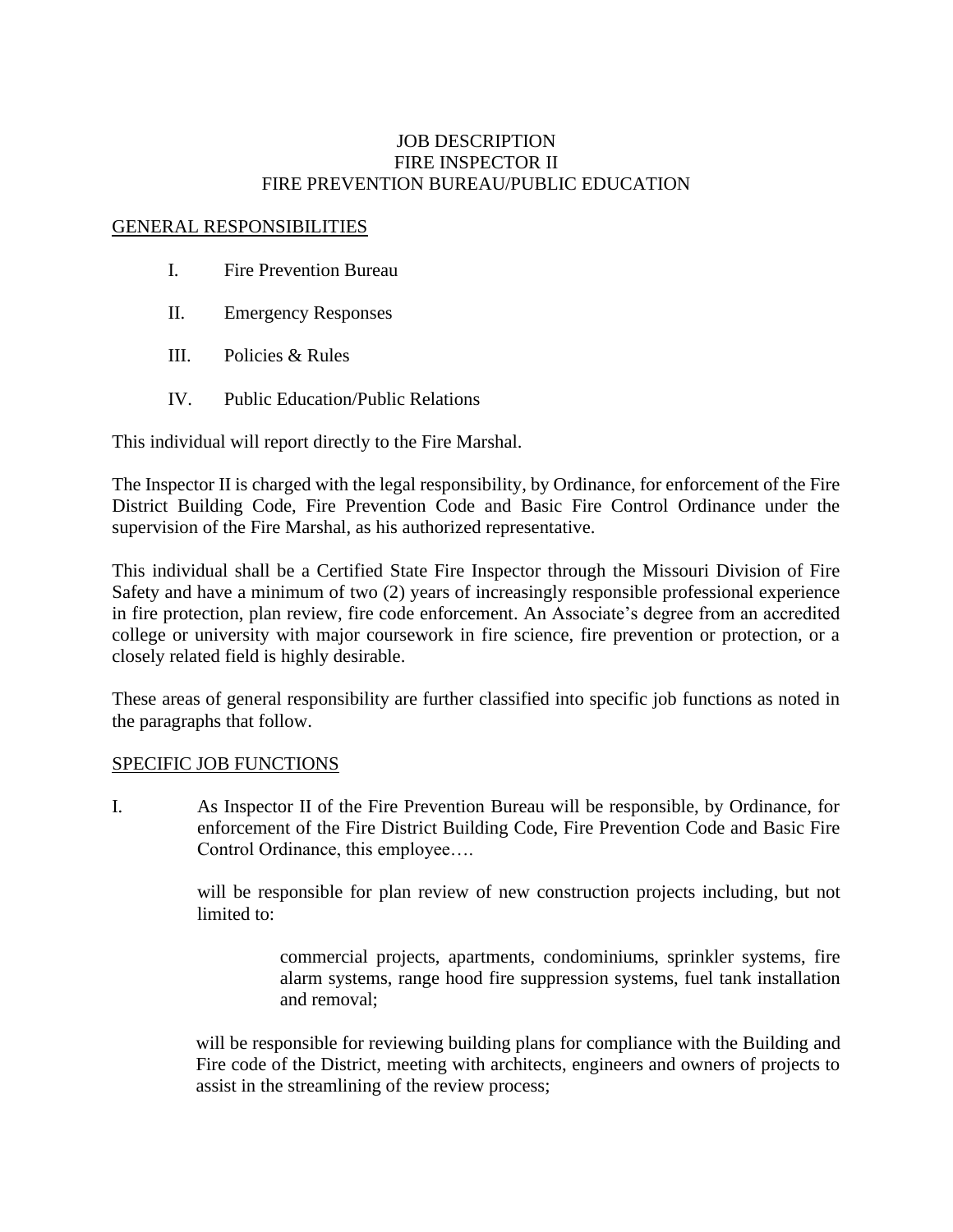will be responsible to perform subsequent inspections for the assigned commercial and residential new construction projects;

will be responsible for the inspection of proposed sites for open burning to verify proper clearances to structures, vegetation, and adjacent properties;

will be responsible for the inspection of proposed sites for commercial fireworks displays to verify proper clearance to structures, vegetation, and adjacent properties and to ensure adequate insurance;

will be responsible for the annual fire hydrant flow testing for the V.A. Hospital for all of their private fire hydrants and various other facilities;

will be responsible for handling complaints from the general public of alleged violations of the Fire District Building Code, Fire Prevention Code and Basic Fire Control ordinances and conducting subsequent inspections;

will be responsible for follow-up to engine company inspections (when there are major and/or numerous violations from an engine company inspection). The Inspector II will perform an inspection and supplementary inspections to obtain code compliance;

will perform annual inspections of Veterans Administration Hospital complex, the National Guard base in Jefferson Barracks, schools, day care centers, hotels/motels and churches as assigned;

will be responsible for new occupancy inspections of businesses to verify compliance with the Fire District's ordinances;

II. This individual is responsible for ….

assist at fire/emergency scenes when requested;

shall assist with fire investigation as requested;

shall respond upon activation of the District's disaster plan and perform all necessary functions as assigned;

III. This individual is responsible for the Rules and Policies for the Fire Division….

shall be responsible for the compliance with the Rules  $\&$  Regulations, Employee Manual of Policies & Procedures, Standard Operating Procedures, Ordinances and Missouri State Statutes: